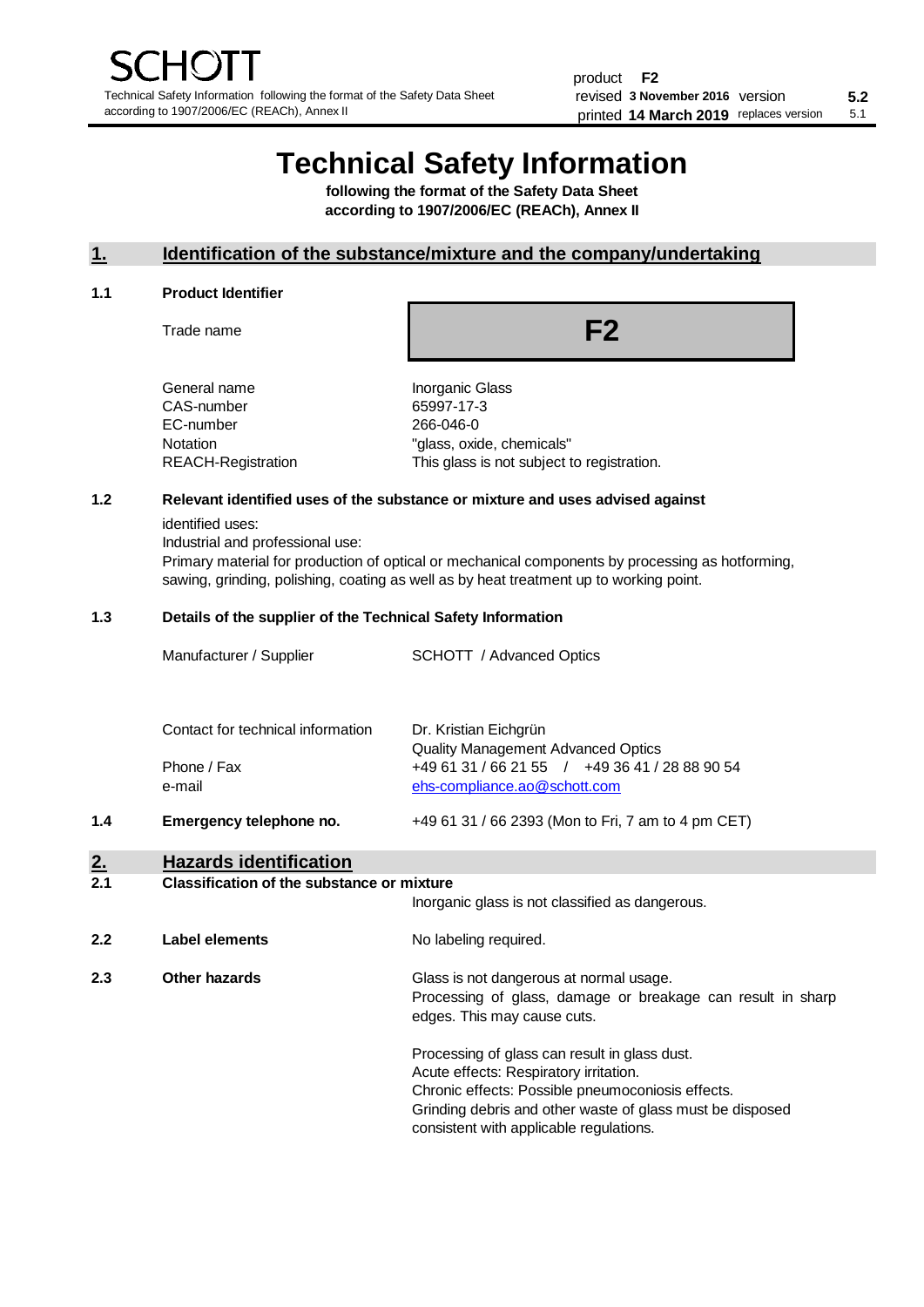Technical Safety Information following the format of the Safety Data Sheet according to 1907/2006/EC (REACh), Annex II

# **3. Composition/information on ingredients**

### **3.1 Substances**

As the substance glass is not included in the candidate list of substances of very high concern, currently there are no information duties according to article 33 of REACH. However for the production of glass we may use substances, which are on the candidate list and had been included in Annex XIV of the REACH regulation or could be included in future . These powdery substances are not present as such in the final glass; they are fully integrated into the glass matrix through the melting process. Thus they loose their original characteristics. The main components are listed as additional information in chapter 16. For more information please refer to ehs-compliance.ao@schott.com.

#### **3.2 Mixtures**

Glass is classified as substance acc. to regulation (EC) No 987/2008 (amending of Reach-Reg.).

# **4. First aid measures**

## **4.1 Description of first aid measures**

| <b>General information</b> | Glass is no hazardous substance. The following information refer<br>to glass dust and glass splinter which may result from processing<br>or breakage. |
|----------------------------|-------------------------------------------------------------------------------------------------------------------------------------------------------|
| <b>After inhalation</b>    | Supply fresh air; consult doctor in case of complaints                                                                                                |
| After skin contact         | Normally not dangerous.                                                                                                                               |
|                            | Consult doctor in case of complaints.                                                                                                                 |
| After eye contact          | Rinse under running water.                                                                                                                            |
|                            | Consult doctor in case of complaints.                                                                                                                 |
| <b>After swallowing</b>    | Consult doctor                                                                                                                                        |

# **4.2 Most important symptoms and effects, both acute and delayed**

none known **4.3 Indication of immediate medical attention and special treatment needed** 

|     |                                                                     | none                           |
|-----|---------------------------------------------------------------------|--------------------------------|
| 5.  | <b>Fire fighting measures</b>                                       |                                |
| 5.1 | <b>Extinguishing media</b>                                          | no requirements                |
| 5.2 | Special hazards arising from the substance or mixture               | none. Glass is noncombustible. |
| 5.3 | <b>Advice for firefighters</b>                                      | none                           |
| 6.  | <b>Accidental release measures</b>                                  |                                |
| 6.1 | Personal precautions, protective equipment and emergency procedures |                                |
|     |                                                                     | none                           |
| 6.2 | <b>Environmental Precautions</b>                                    | none                           |
| 6.3 | Methods and material for containment and cleaning up                | none                           |
| 6.4 | Reference to other sections                                         | none                           |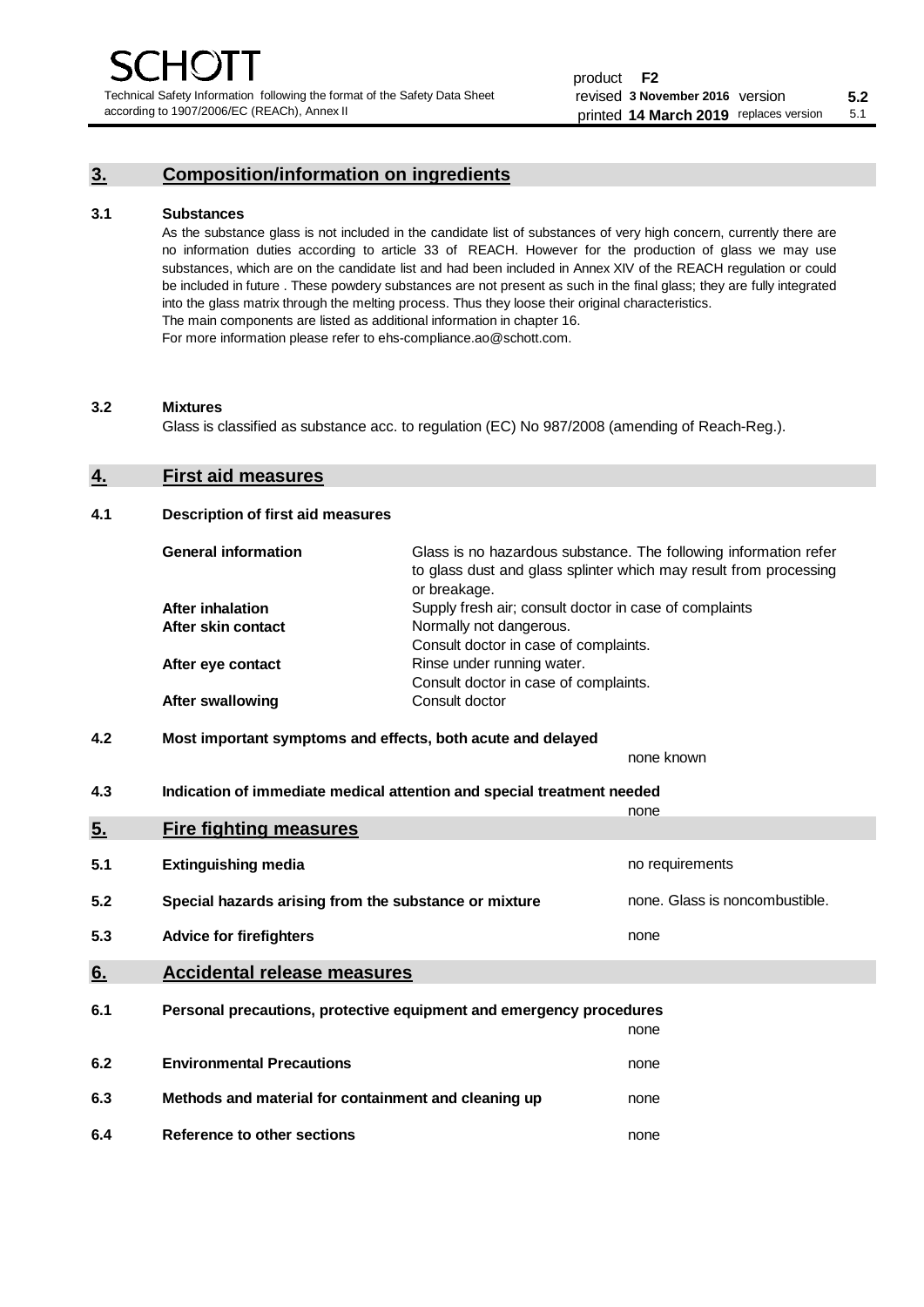| <u>7.</u> | <b>Handling and storage</b>                                                                                                                                                                                                                                                                                                                                                                                                    |                                                                                                                                                                                                                                                                                                                                        |  |  |  |  |
|-----------|--------------------------------------------------------------------------------------------------------------------------------------------------------------------------------------------------------------------------------------------------------------------------------------------------------------------------------------------------------------------------------------------------------------------------------|----------------------------------------------------------------------------------------------------------------------------------------------------------------------------------------------------------------------------------------------------------------------------------------------------------------------------------------|--|--|--|--|
| 7.1       | <b>Precautions for safe handling</b>                                                                                                                                                                                                                                                                                                                                                                                           | Avoid breakage because of injury risk by sharp edges.                                                                                                                                                                                                                                                                                  |  |  |  |  |
| 7.2       | Conditions for safe storage, including any incompatibilities                                                                                                                                                                                                                                                                                                                                                                   | Store in dry environment. Avoid excessive humidity.                                                                                                                                                                                                                                                                                    |  |  |  |  |
| 7.3       | Specific end use(s)                                                                                                                                                                                                                                                                                                                                                                                                            | see section 1.2                                                                                                                                                                                                                                                                                                                        |  |  |  |  |
| 8.        |                                                                                                                                                                                                                                                                                                                                                                                                                                | <b>Exposure controls / personal protection</b>                                                                                                                                                                                                                                                                                         |  |  |  |  |
| 8.1       | <b>Control parameters</b><br>Regulation<br>Value<br>0,3 mg / $m3$<br>no information<br>peak limit<br>teratogenic                                                                                                                                                                                                                                                                                                               | In case of dust formation, declaration for FUSED SILICA, CAS-No: 60676-86-0<br>TRGS 900 - GERMAN OCCUPATIONAL EXPOSURE LIMIT VALUES (01/2006)<br>(EXPOSURE LIMIT VALUE) with reference to the respirable fraction.<br>There is no reason to fear a risk of damage to the developing embryo<br>or foetus when limit value is adhered to |  |  |  |  |
| 8.2       | <b>Exposure controls</b><br>Technical measures and appropriate work processes have higher priority than personal<br>protective equipment. Provide adequate ventilation by local exhaust ventilation or ventilation<br>in general.<br>Adequate assessment tools for verification of effectivity of the protective measures includes<br>methods of measurements as described in "Technischen Regeln for Gefahrstoffe (TRGS) 402. |                                                                                                                                                                                                                                                                                                                                        |  |  |  |  |
|           | <b>Respiratory Protection</b>                                                                                                                                                                                                                                                                                                                                                                                                  | Technical<br>grinding/processing,<br>dust<br>measure: wet<br>avoid<br>formation.<br>If glass dust or particulates are above the national exposure limits<br>use a national approved respirator for dust and fibers.                                                                                                                    |  |  |  |  |
|           | <b>Hand Protection</b>                                                                                                                                                                                                                                                                                                                                                                                                         | Use protective gloves and safety wristbands for protection<br>against cut injuries.                                                                                                                                                                                                                                                    |  |  |  |  |
|           | Eye Protection                                                                                                                                                                                                                                                                                                                                                                                                                 | Use industrial safety glasses that meet national standards.                                                                                                                                                                                                                                                                            |  |  |  |  |
|           | <b>Personnel Protection</b>                                                                                                                                                                                                                                                                                                                                                                                                    | Use safety skirting for protection from sharp edges.<br>Wear safety shoes.                                                                                                                                                                                                                                                             |  |  |  |  |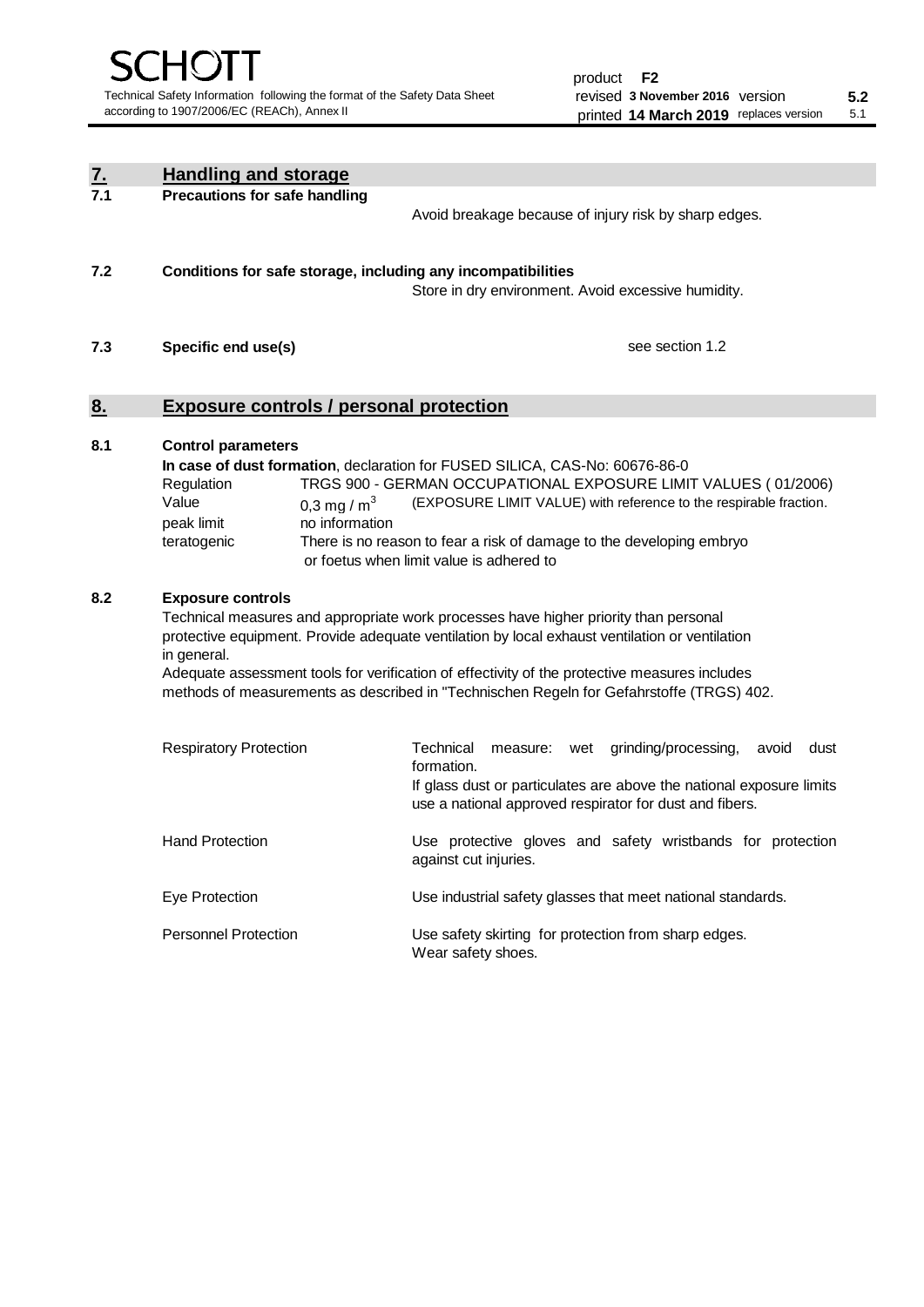Technical Safety Information following the format of the Safety Data Sheet according to 1907/2006/EC (REACh), Annex II

# **9. Physical and chemical properties**

**9.1 Information on basic physical and chemical properties**

|     | Appearance                            |                                                    |
|-----|---------------------------------------|----------------------------------------------------|
|     | <b>Physical state</b>                 | solid                                              |
|     | Colour                                | transparent or coloured                            |
|     | Odour                                 | odourless                                          |
|     | pH-value                              | not applicable                                     |
|     | <b>Boilling point/boilling range</b>  | not applicable                                     |
|     | Melting point/melting range           | 434 $\degree$ C                                    |
|     |                                       | Transformation temperature according to ISO 7884-8 |
|     | <b>Flashpoint</b>                     | not combustible                                    |
|     | <b>Combustibility</b>                 | not combustible                                    |
|     | Ignition temperature                  | none                                               |
|     | <b>Auto flammability</b>              | none                                               |
|     | Danger of explosion                   | none                                               |
|     | <b>Explosive limits upper / lower</b> | none                                               |
|     | <b>Oxidizing characteristics</b>      | none                                               |
|     | Vapour pressure                       | not applicable                                     |
|     | Density (20 °C)                       | $3,60$ g/ccm                                       |
|     | <b>Water solubility</b>               | not applicable                                     |
|     | <b>Fat solubility</b>                 | not applicable                                     |
|     | n-octanol-water partition coefficient | not applicable                                     |
|     | <b>Other information</b>              | none                                               |
| 9.2 | <b>Other information</b>              | none                                               |

# **10. Stability and Reactivity**

# **10.1 Reactivity**

Glass is a stable material. Glass is inert to many chemicals, but may react to hot, strong alkaline solutions and with hydrofluoric, fluorosilicic and phosphoric acids. When heated to temperatures above the melting point, metal oxide fumes may be emitted.

Glass is an amorphous, inorganic, usually transparent or translucent substance consisting of a mixture of silicates or sometimes borates or phosphates as glass formers. With additions of modifiers a melt is produced at high temperatures, that cools to a solid state without crystallization.

# **10.2 Chemical stability**

Glass is stable at normal environmental conditions.

**10.3 Possibility of hazardous reactions** 

No hazardous reactions at intended use.

| 10.4 | <b>Conditions to avoid</b>       | see section 10.1 |
|------|----------------------------------|------------------|
| 10.5 | Incompatible materials           | see section 10.1 |
| 10.6 | Hazardous decomposition products | see section 10.1 |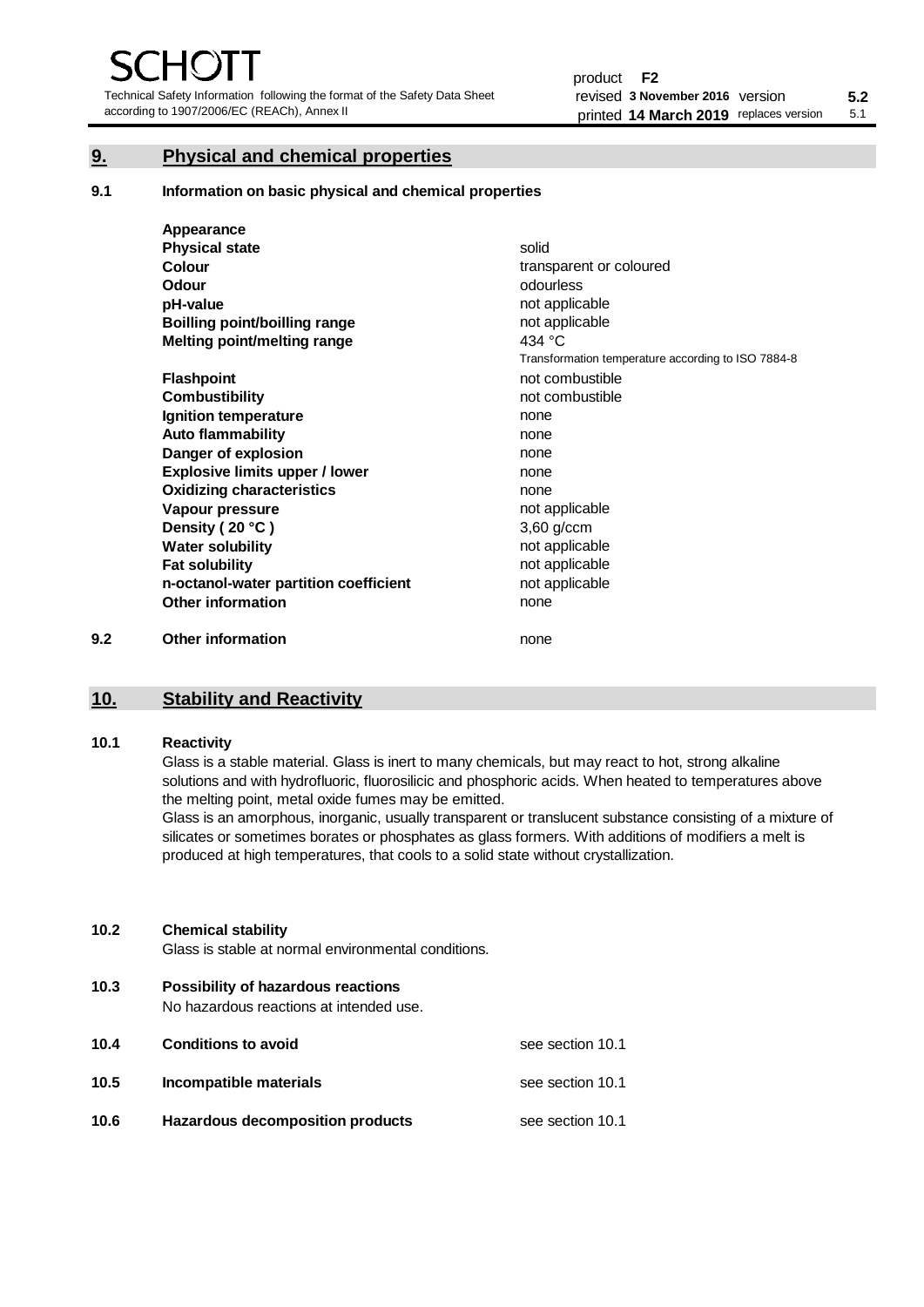unknown unknown unknown

unknown unknown unknown

Disposal according to local regulations

# **11. Toxicological information**

**11.1 Information on toxicological effects** Toxicological data are not available.

# **12. Ecological information**

- **12.1 Toxicity**
- **12.2 Persistence and degradability**
- **12.3 Bioaccumulative potential**
- **12.4 Mobility in soil**
- **12.5 Results of PBT and vPvB assessment**
- **12.6 Other adverse effects**

# **13. Disposal considerations**

**13.1 Waste treatment methods**

| <u>14.</u> | <b>Transport information</b>                                            |                     |
|------------|-------------------------------------------------------------------------|---------------------|
| 14.1       | <b>UN Number</b>                                                        | no requirements     |
| 14.2       | <b>UN Proper Shipping Name</b>                                          | no requirements     |
| 14.3       | <b>Transport hazard class(es)</b>                                       | no requirements     |
| 14.4       | Packing group                                                           | no requirements     |
| 14.5       | <b>Environmental hazards</b>                                            | no requirements     |
| 14.6       | Special precautions for user                                            | see sections 6 to 8 |
| 14.7       | Transport in bulk according to Annex II of MARPOL73/78 and the IBC Code |                     |
|            |                                                                         | no requirements     |

# **15. Regulatory information**

# **15.1 Safety, health and environmental regulations/legislation specific for the substance or mixture**

**REACH** Under REACH glass is classified as a "Substance". According to Appendix V Number 11 of the REACh regulation glass is exempted from registration if specified conditions are met. SCHOTT AG, Advanced Optics has examined this conditions for its products. This glass is not subject to registration.

**RoHS** This glass does not contain - according to our knowledge - materials in concentrations, whose placing on the market is forbidden in accordance to the current requirements of the European Directive 2011/65/EU. This glass contains lead to achieve it's particular characteristics. It is compliant to the RoHS due to the exemptions specified in the annex of the RoHS.

**United Nations Globally Harmonized System (UN-GHS) related to safety information.**

This information considers also the requirements of the UN-GHS related to safety information.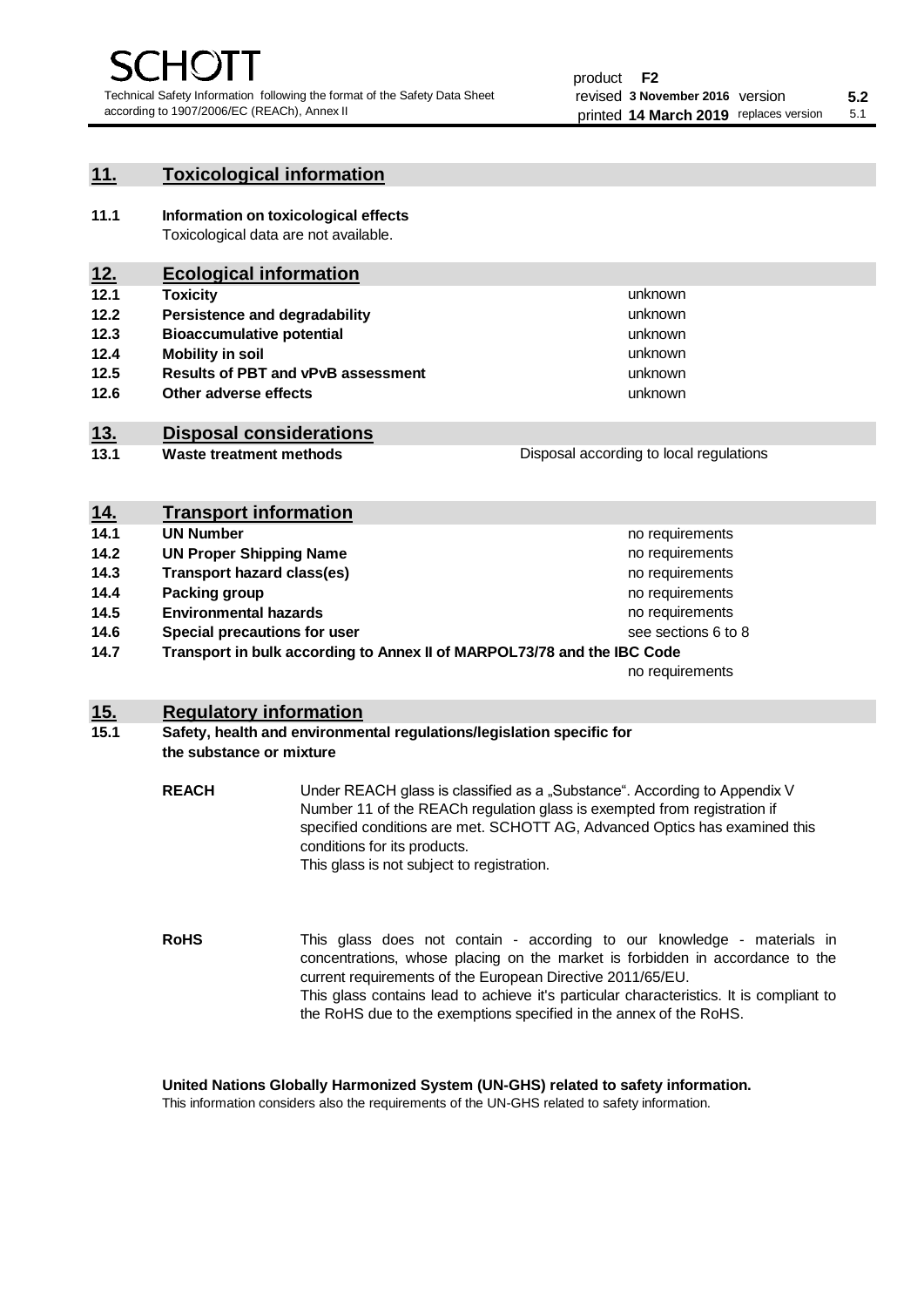Technical Safety Information following the format of the Safety Data Sheet according to 1907/2006/EC (REACh), Annex II

# **15.2 Chemical Safety Assessment**

A Chemical Safety Assessment has not been carried out.

# **16. Other information**

| chemical         |               | proportion    | <b>SVHC (REACH)</b> | Reg.  | <b>OSHA</b>                                       | <b>ACGIH</b>                                 | Carc.     |
|------------------|---------------|---------------|---------------------|-------|---------------------------------------------------|----------------------------------------------|-----------|
| name             | <b>CAS-No</b> | of weigth (%) | (Y/N)               | (Y/N) | <b>PEL</b>                                        | TLV                                          | (Y/N)     |
| Arsenic Trioxide | 1327-53-3     | 1 >           | Yes                 | Yes   | $0.01$ mg/m <sup>3</sup> $0.01$ mg/m <sup>3</sup> |                                              | Yes       |
| Potassium Oxide  | 12136-45-7    | $1 - 10$      | No                  | No    | N/A                                               | N/A                                          | No        |
| Sodium Oxide     | 1313-59-3     | $1 - 10$      | No                  | No    | N/A                                               | N/A                                          | No        |
| Lead Oxide       | 1317-36-8     | $40 - 50$     | Yes                 | Yes   | $0.05$ mg/m <sup>3</sup> 0.05 mg/m <sup>3</sup>   |                                              | Yes       |
| Silica           | 14808-60-7    | $40 - 50$     | No                  | Yes   |                                                   | $0.1 \text{ ma/m}^3$ 0.025 mg/m <sup>3</sup> | <b>No</b> |

**16.1 Composition of mixture according to raw materials, based on the oxides.** 5.1

**The classification and limiting values are valid for the raw materials, see section 3. Glass is not a substance of very high concern (SVHC).**

### **Explanations to the data in the table**

| SVHC(REACH) | The raw material is listed in the candidate list of the substances of very high<br>concern                                                               |
|-------------|----------------------------------------------------------------------------------------------------------------------------------------------------------|
| Reg.        | Regulated chemical substance per list OSHA Regulations (Standards - 29 CFR)<br>Subpart 1910.1000 Tables Z1 to Z3 Limits for Air Contaminants             |
| OSHA / PEL  | Permissible exposure limit – for chemical materials, issued by the OSHA                                                                                  |
| ACGIH / TLV | Threshold limit value - chemical substances classification by the ACGIH                                                                                  |
| <b>OSHA</b> | Occupational Safety and Health Administration, an organization of the US.<br>Department of Labor (www.osha.gov).                                         |
| ACGIH       | American Conference of Governmental Industrial Hygienists (ACGIH), an member-<br>based organization that advances occupational and environmental health. |
| Carc.       | Chemical substance classified as carcinogen                                                                                                              |